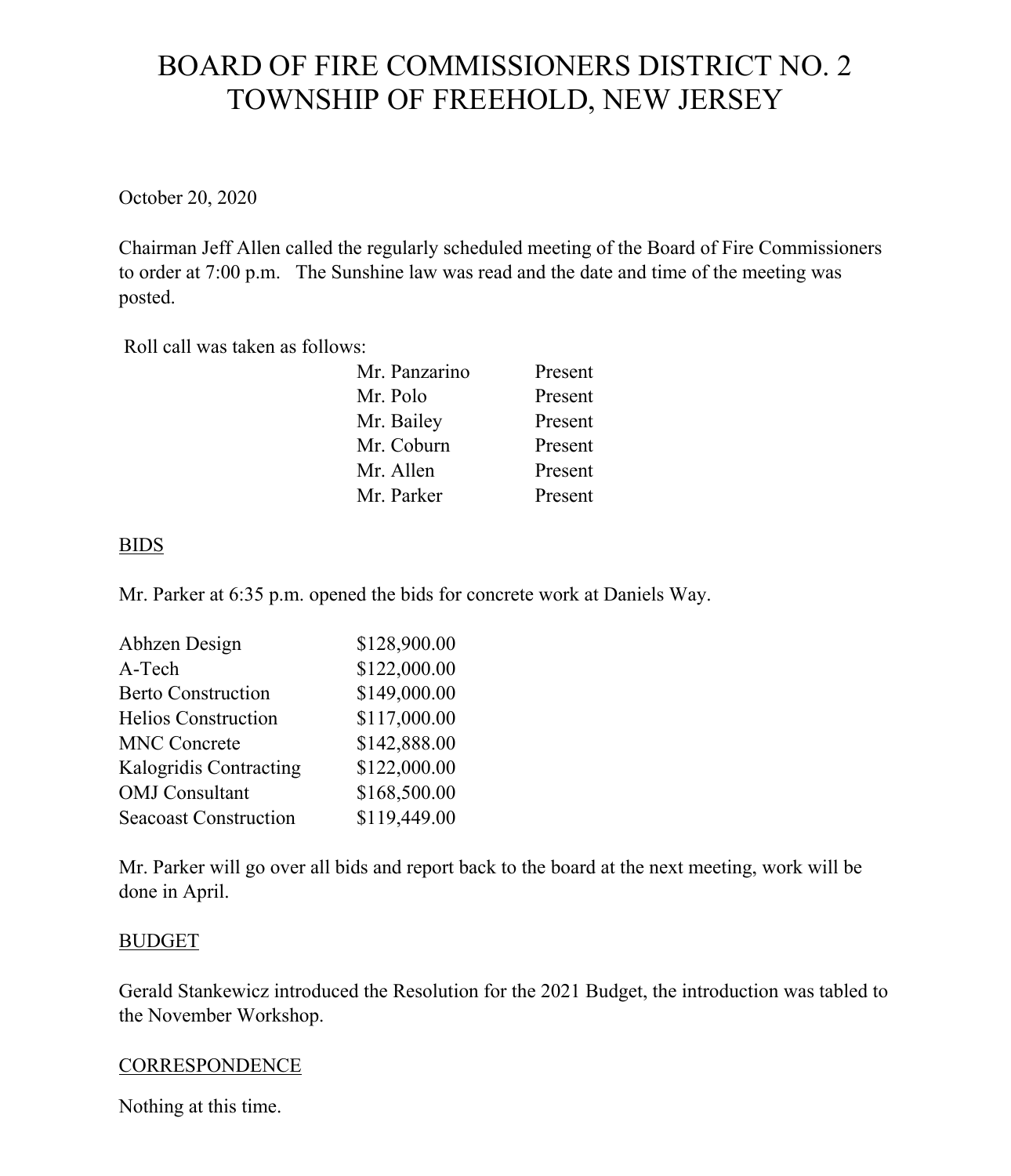### CHIEF'S REPORT

Two AED's had to be replaced due to them coming to their end of life cycle. They have been placed on 76 and 90

Gas meters need to be ordered ASAP. Multiple units are having error messages appear which causes the units to be unreliable.

Black helmets (5) need to be ordered along with 15 pairs of extrication gloves, 10 pair firefighting gloves.

The 12 new pagers were received.

Kelly Temple received a quote of \$29.00 per shirt for the juniors.

### RADIO AND ALARM

Nothing at this time.

### BUILDINGS

Mr. Polo met with Design Plus for the Drywall and Painting at Pond Rd.

#### INSURANCE

Nothing at this time.

#### MAINTENANCE

Yearly testing of the trucks was done.

Fire Pumps: '75 and '90 passed. '76, '77 and '74 failed for the vacuum pump.

Tower/Ladder – '90 failed for the following: leak at bottle for breathing air system, hydraulic leak at fly section, and flow meter #1 needs calibration.

Ground Ladders: 2 ladders off of '90 and 1 ladder off of '77 need repair out of 22.

'77 Fire and Safety are working on the water damage.

### OLD BUSINESS

New Truck- Mr. Goldstein is getting paint samples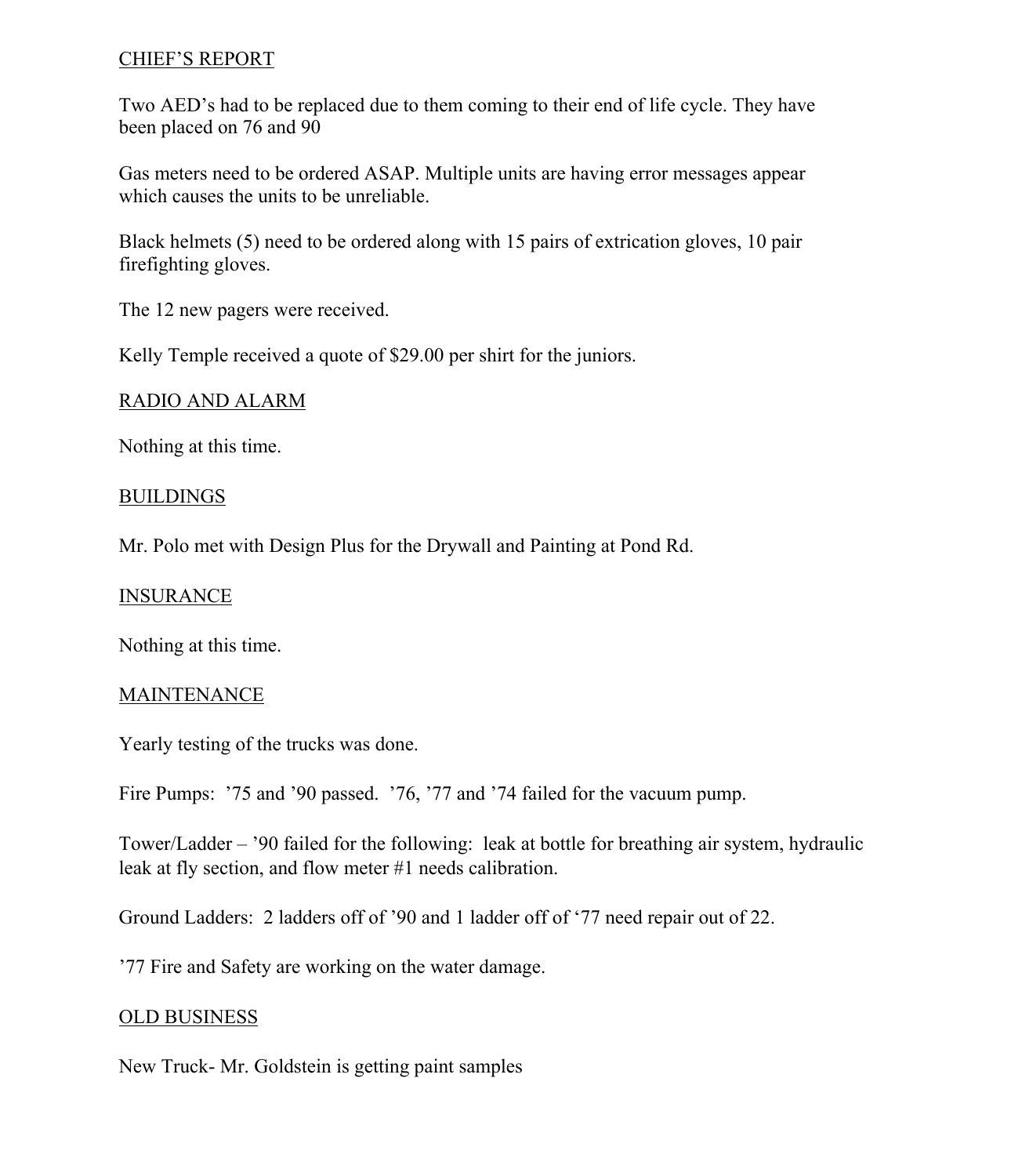Mr. Coburn spoke to Mark at Mark-O-Lite, they will install the posts for the signs at Daniels Way and Pond Rd.

RFID- Mr. Bailey spoke to South Old Bridge Fire Department, they currently are using the RFID system, and the Chief can contact them for a demonstration.

Harassment training, Pete Valessi from Freehold Township recommended that Mr. Allen reach out to Davidson, Eastman and Munoz and ask about their harassment training.

Boat and trailer delivery will be delayed.

Chief vehicle is now available for purchase at Gentelini Chevrolet, they are a state approved dealership. Mr. Bailey made a motion to purchase, 2<sup>nd</sup> by Mr. Coburn, roll was called, Board Approved.

Chief Beaton submitted estimates for new gas meters that can now do CO2, 90% of the restaurants are changing over to CO2 for their beverage system, and the estimated cost is \$37,400.00 for 7 meters with startup package. This request was tabled to next meeting.

The request from the Chief for shields from Conway Shields was tabled, need more information from the chief.

Mr. Polo made a motion to purchase 15 shirts for the juniors for \$435.00, 2<sup>nd</sup> by Mr. Coburn.

5 year plan still in progress.

Gas Meters – The Board wants prices on the meters that the fire company currently are using. Mr. Bailey will get prices. Tabled to the workshop meeting.

## NEW BUSINESS

Mr. Bailey requested purchase of the following items that need to be replaced and for the new fire truck:

Key Hose -hose for the new truck for \$11,750.00 and a blitz fire nozzle for \$3,896.25

Emergency Equipment Sales – 3 nozzles for \$4,256.35, 2 battery powered fans with 16 inch batteries, chargers and brackets for \$9,904.00.

Mr. Panzarino made a motion to purchase, 2<sup>nd</sup> by Mr. Allen, roll was called, Board Approved.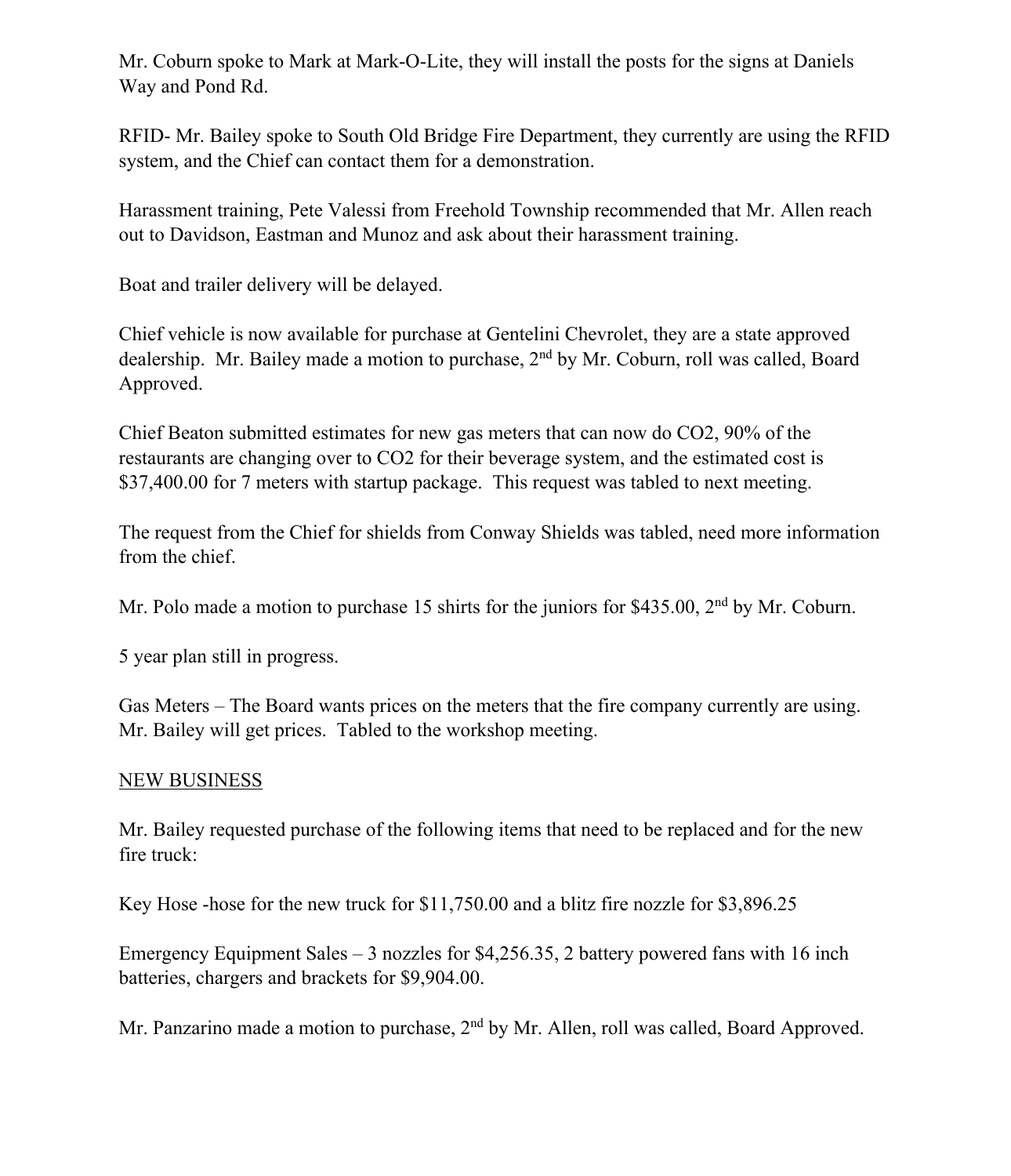'88 fender needs to be replaced and new skin on the driver's side door. Mr. Taylor received an estimate of \$3,200 for the work to be done. Mr. Panzarino made a motion to fix, 2<sup>nd</sup> by Mr. Allen. Roll was called. Board Approved.

Online access to the budget was emailed to all commissioners.

Mr. Allen received a notice from the Board of Elections, they will no longer pay for absentee ballots to be mailed out. The Fire District will be responsible for payment.

## TREASURER

Received a check from Freehold Township in the amount of \$4,146.00 from the supplement fund, deposited on September 25, 2020 in the money market account.

Received the quarterly tax payment from Freehold Township for \$260,577.00, deposited on September 25, 2020 in money market account.

Check #11339 was never received and was rewritten on check # 11388 in the amount of \$425.53

Checking Acct. \$1,490.75 Savings Acct. \$727,782.92 CD Acct. \$1,264,872.94

| Check# |                                 |                       |
|--------|---------------------------------|-----------------------|
|        | 11388 Buchanan Ingersoll Rooney | \$<br>425.53          |
|        | 11389 NJNG                      | $\mathbb{S}$<br>85.83 |
|        | 11390 JCP&L                     | \$1,169.31            |
|        | 11391 Optimum                   | \$405.40              |
|        | 11392 Staples                   | \$285.55              |
|        | 11393 Buchanan Ingersoll Rooney | \$215.16              |
|        | 11394 Verizon Wireless          | \$391.75              |
|        | 11395 M.A.S.E Concepts          | \$8,106.00            |
|        | 11396 Clean Air Co.             | \$1,511.16            |
|        | 11397 NJ Fire Equipment         | \$160.00              |
|        | 11398 Samuel Klein              | \$5,600.00            |
|        | 11399 33 East Carwash           | \$15.00               |
|        | 11400 U.S. Grounds              | \$554.07              |
|        | 11401 Fire and Safety           | \$2,418.00            |
|        | 11402 P.L. Customs Body         | \$476.76              |
|        | 11403 Roux Associates           | \$1,129.96            |
|        | 11404 Stewart and Stevenson     | \$6,329.39            |
|        | 11405 David Goldstein           | \$150.00              |
|        | 11406 County of Monmouth        | \$445.13              |
|        | 11407 Team Life                 | \$3,340.00            |
|        | 11408 Ocean/B. Safe Security    | 300.00<br>\$          |
|        | 11409 Gregg Brass               | \$560.00              |